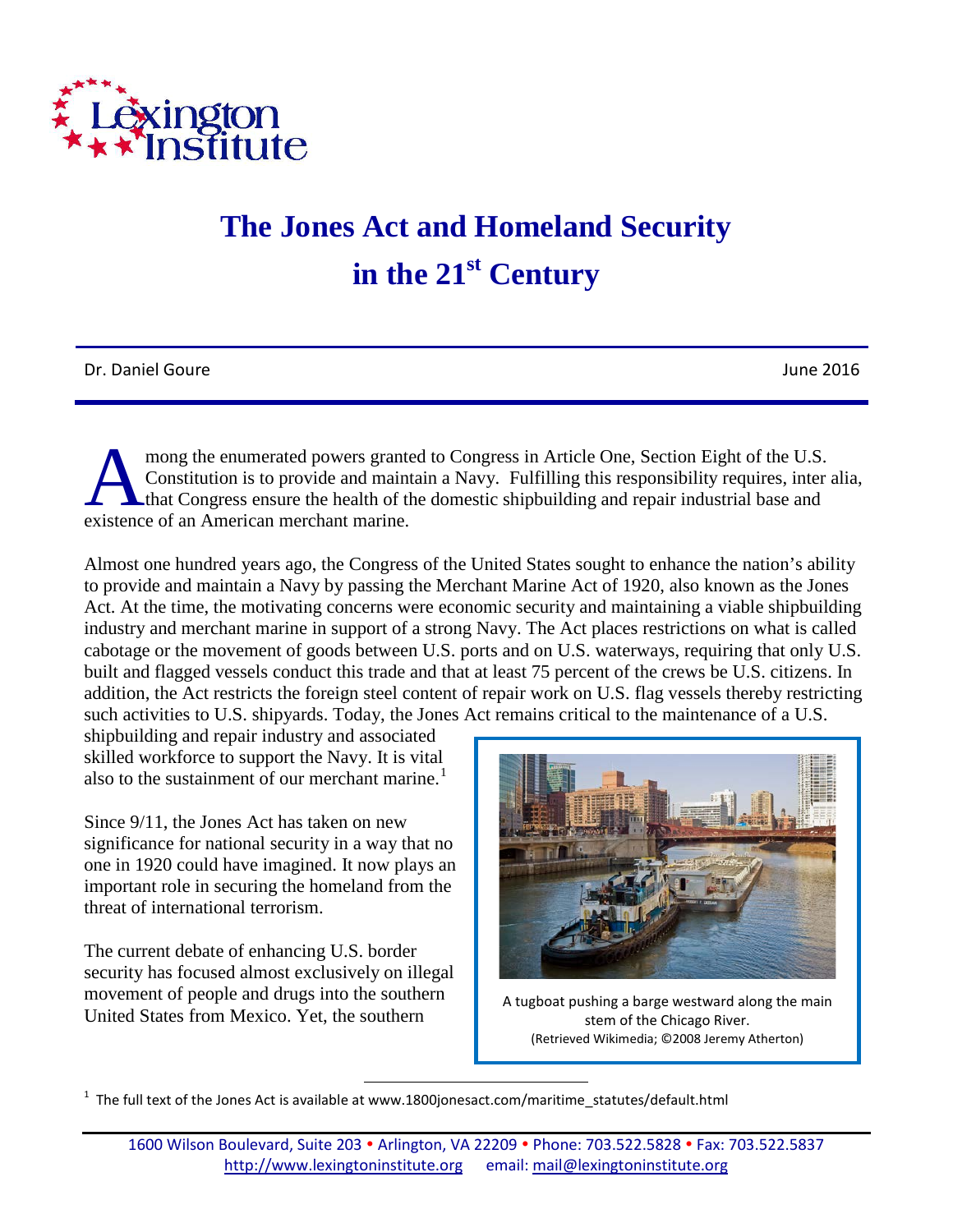

The Saint Lawrence Seaway is a system of locks, canals and channels in Canada and the United States that permit ocean-going vessels to travel from the Atlantic Ocean to the Great Lakes, as far inland as the western end of Lake Superior. (Retrieved Wikimedia)

land border is actually the smallest at 1,989 miles. The U.S. border with Canada is almost three times longer at 5,525 miles.

But all this country's land borders taken together are dwarfed by the 95,000 miles of national shoreline. This includes the Pacific, Atlantic and Gulf coasts as well as the Great Lakes separating the United States from Canada. Along this shoreline are many of America's greatest cities: Los Angeles, San Francisco, Portland, Seattle, Chicago, Boston, New York, Philadelphia, Charleston, Savannah, Miami and Tampa. Virtually all of these are associated with ports through which annually pass millions of cargo containers and hundreds of thousands of passengers.

Moreover, the United States is a nation of rivers as well as the world's preeminent maritime power. For example, a ship entering the homeland through a coastal port such as New Orleans will have access to the deep interior. The inland waterways of the United States encompass over 25,000 miles of navigable waters, including the Intracoastal Waterway, a 3,000-mile highway that traverses the Atlantic and Gulf Coasts. This liquid highway touches most of America's major Eastern and Gulf Coast cities including Washington DC, Philadelphia, Baltimore, Chicago, New Orleans and Mobile. Inland and intracoastal waterways

directly serve 38 states from the nation's heartland to the Atlantic seaboard, Gulf Coast and Pacific Northwest.

The U.S. marine transportation system encompasses all of these waterways, as well as the world's largest exclusive economic zone. For regulatory, safety and security purposes, it includes 361 ports, over 3,000 facilities and more than 14,000 regulated domestic vessels. In totality, securing not simply America's waters but all the relevant infrastructure poses a daunting challenge. According to the U.S. Coast Guard, "the vastness of this system and its widespread and diverse critical infrastructure leave the nation vulnerable to terrorist acts within our ports, waterways, and coastal zones, as well as exploitation of maritime commerce as a means of transporting terrorists and their weapons."[2](#page-1-0)

The prospect of terrorists on the inland waterways system is a particularly daunting challenge to homeland security. Via the inland waterways, a terrorist could reach America's heartland and many of its largest and most important urban centers. These waterways are heavily traveled by both commercial and pleasure craft. They carry an enormous weight of the nation's internal commerce. Critical land lines of communications and oil and gas pipelines traverse a number of these waterways. Guarding every potential target along the inland waterways against terrorist attack is an impossible task.

 $\overline{a}$ 

<span id="page-1-0"></span><sup>2</sup> https://www.dhs.gov/news/2012/09/11/written-testimony-us-coast-guard-house-transportation-and-infrastructure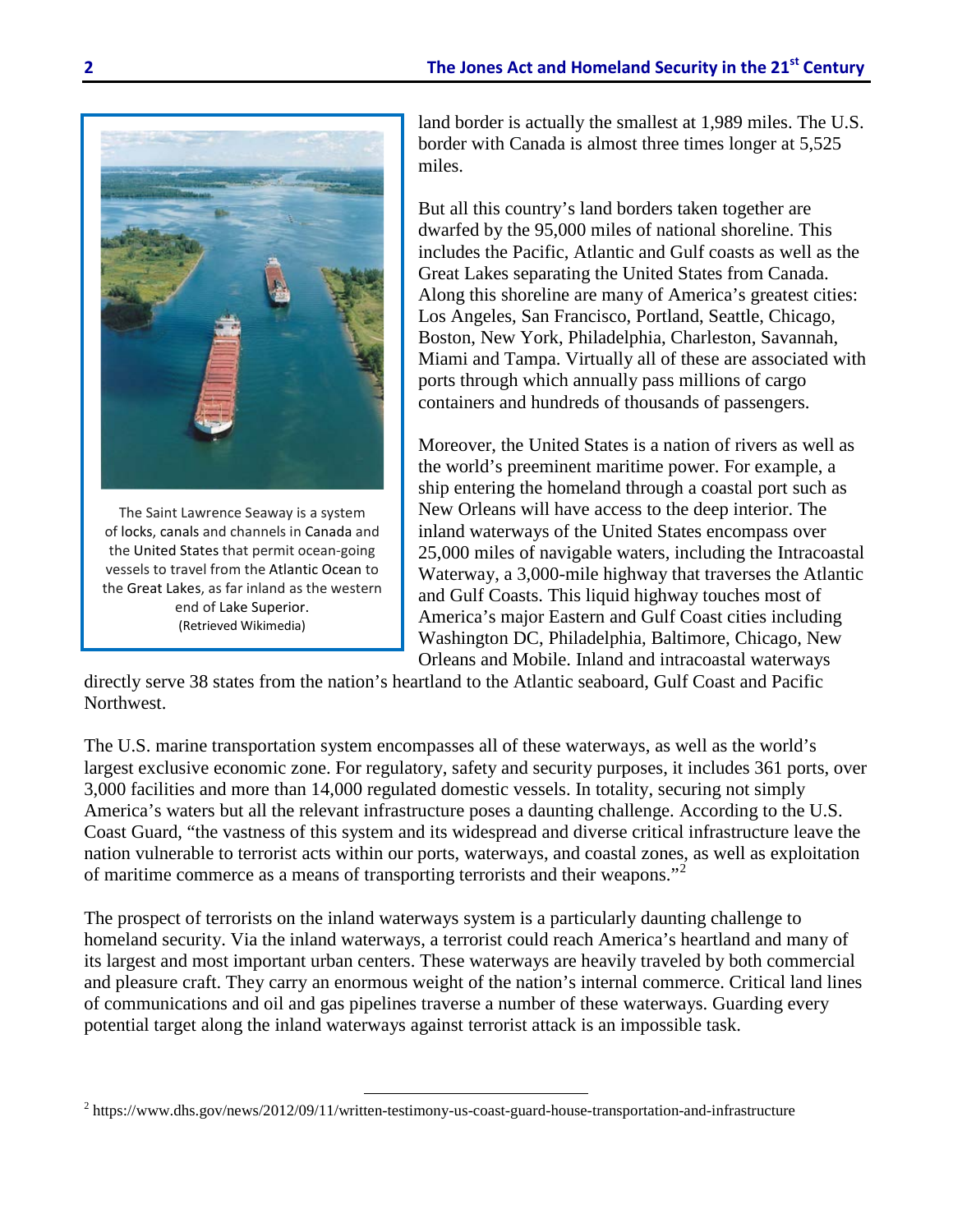The protection of the nation's maritime transportation system is governed largely by the 2002 Maritime Transportation Security Act (MTSA) and the Security and Accountability for Every (SAFE) Port Act of 2006. The MTSA and SAFE Port acts address not only standards for the physical security of the nation's ports and maritime facilities and the proper documentation of all vessels, cargoes and people arriving at a U.S. port, but also identity security for those who have access to maritime infrastructure or domestic vessels. SAFE Port instituted the Transportation Worker Identity Credential (TWIC) for the purpose of vetting maritime workers and replacing the hundreds of identity cards then in use with a single, recognizable and tamper-resistant credential.

The Department of Defense and Department of Homeland Security (DHS) along with domestic law enforcement agencies at both the state and federal levels are expending enormous amounts of manpower and resources to monitor and secure the nation's ports and waterways. Within DHS, the responsibility for maritime security rests with the Coast Guard, Customs and Border Protection and the Transportation Security Administration (TSA). There are programs to control foreign ships and scan international cargoes at ports of embarkation. Ships, cargoes and their crews are subject also to additional inspections and credential checks when they enter the United States. DHS also manages the TWIC program that issues special credentials to workers who require unescorted access to secure areas of ports, vessels, outer continental shelf facilities and to all credentialed merchant mariners. To be eligible for TWIC, one must be a U.S. citizen, lawful permanent resident, naturalized citizen or a nonimmigrant alien, asylee, or refugee who is in lawful status.<sup>[3](#page-2-0)</sup> Since the inception of the TWIC program, TSA has provided the new credentials to some 2.9 million workers involved in some way with the marine transportation system.

The effort to prevent the entry of foreign terrorists, weapons or contraband into the U.S. homeland is a massive undertaking involving tens of thousands of government personnel to surveil and control the large number of foreign citizens, cargo containers and foreign-owned and crewed ships that enter the United States every year. Their movements and those of their crews are subject to a variety of controls and restrictions. Without valid passports and TWIC documentation, foreign sailors are restricted to their ships and the immediate port area.

The same is not the case for U.S. vessels and their crews engaged in the movement of goods or the provision of services solely within U.S. waters. While there are federal and state laws and regulations governing the operation of ships involved in cabotage, they are far less demanding than those in place to prevent threats or contraband from entering this country's ports from overseas.



the Erie Canal in Fairport, New York. (Retrieved Wikipedia)

<span id="page-2-0"></span><sup>3</sup> https://www.tsa.gov/for-industry/twic

 $\overline{a}$